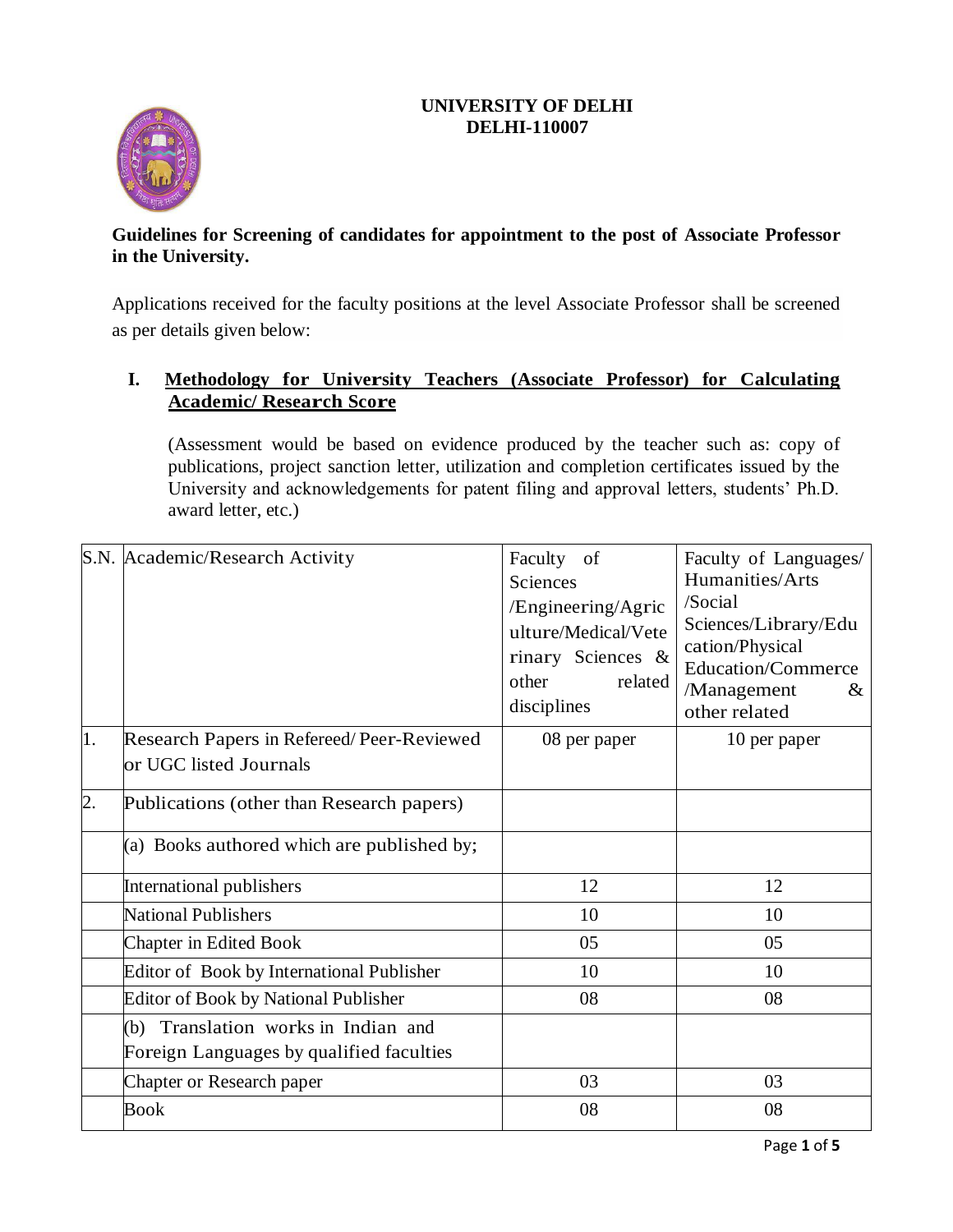| 3. | <b>Creation of ICT mediated Teaching Learning</b><br>pedagogy and content and development of new<br>and innovative courses and curricula |                            |                                                 |
|----|------------------------------------------------------------------------------------------------------------------------------------------|----------------------------|-------------------------------------------------|
|    | (a) Development of Innovative pedagogy                                                                                                   | 05                         | 05                                              |
|    | (b) Design of new curricula and courses                                                                                                  | 02 per<br>curricula/course | 02 per curricula/course                         |
|    | (c) MOOCs                                                                                                                                |                            |                                                 |
|    | Development of complete MOOCs in 4quadrants<br>(4 credit course) (In case of MOOCs of lesser<br>credits 05 marks/credit)                 | 20                         | 20                                              |
|    | MOOCs (developed in 4 quadrant) per<br>module/lecture                                                                                    | 05                         | 05                                              |
|    | Content writer/subject matter expert for each<br>module of MOOCs (at least one quadrant)                                                 | 02                         | 02                                              |
|    | Course Coordinator for MOOCs (4 credit course)<br>(In case of MOOCs of lesser credits 02)<br>marks/credit)                               | 08                         | 08                                              |
|    | $(d)$ E-Content                                                                                                                          |                            |                                                 |
|    | Development of e-Content in 4 quadrants for<br>a complete course/e-book                                                                  | 12                         | 12                                              |
|    | e-Content (developed in 4 quadrants) per module                                                                                          | 05                         | 05                                              |
|    | Contribution to development of e-content module<br>in complete course/paper/e-book (at least one<br>quadrant)                            | 02                         | 02                                              |
|    | Editor of e-content for complete course/paper/e-<br>book                                                                                 | 10                         | 10                                              |
| 4  | (a) Research guidance                                                                                                                    |                            |                                                 |
|    | Ph.D.                                                                                                                                    |                            | 10 per degree awarded 10 per degree awarded     |
|    |                                                                                                                                          |                            | 05 per thesis submitted 05 per thesis submitted |
|    | M.Phil./PG Dissertation                                                                                                                  |                            | 02 per degree awarded 02 per degree awarded     |
|    | (b)Research Projects Completed                                                                                                           |                            |                                                 |
|    | More than10 lakhs                                                                                                                        | 10                         | 10                                              |
|    | Less than 10 lakhs                                                                                                                       | 05                         | 05                                              |
|    | (b) Research Projects Ongoing:                                                                                                           |                            |                                                 |
|    | More than10 lakhs                                                                                                                        | 05                         | 05                                              |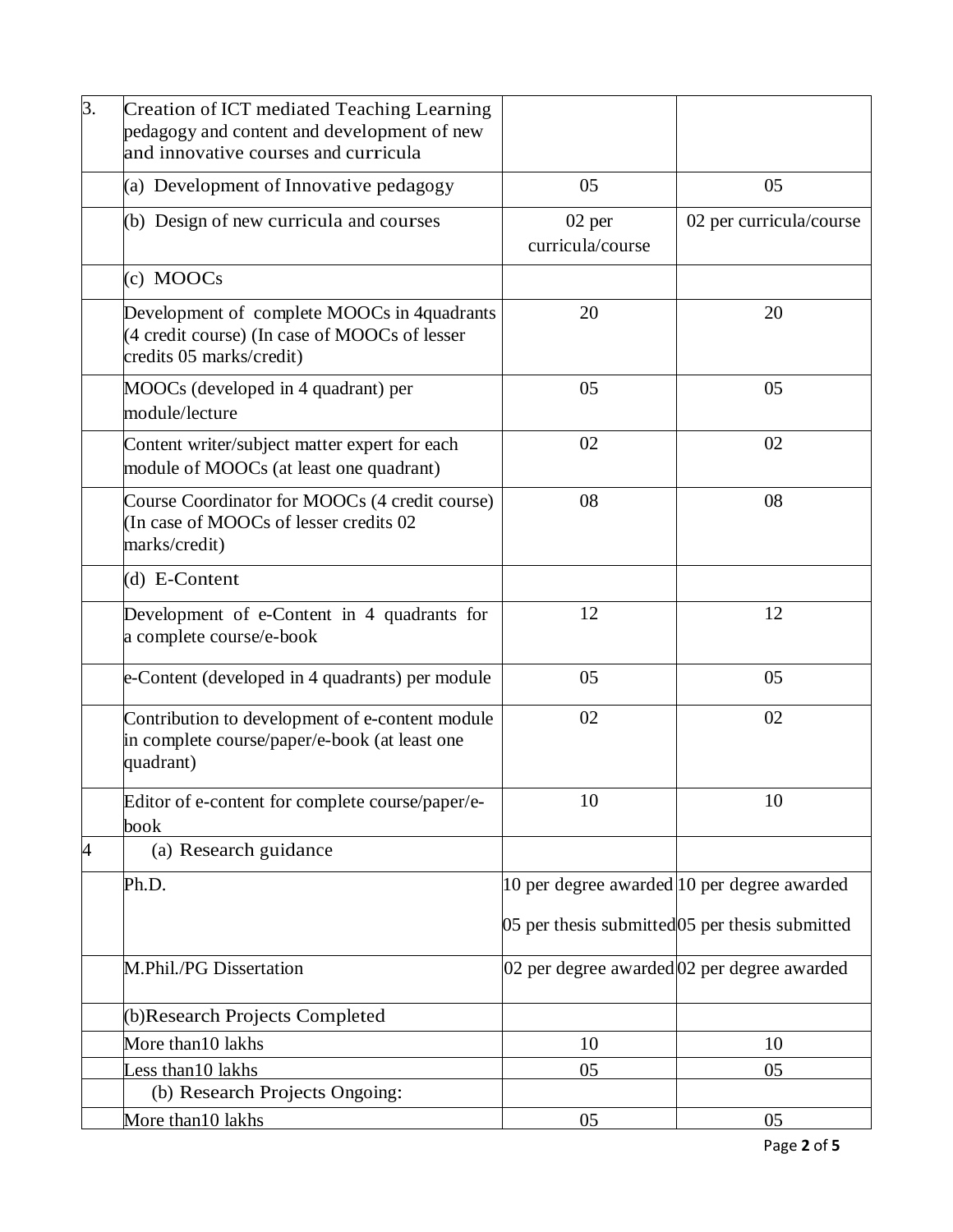|    | ess than 10 lakhs                                             | 02 | 02 |
|----|---------------------------------------------------------------|----|----|
|    | (c) Consultancy                                               | 03 | 03 |
| 5  | (a) Patents                                                   |    |    |
|    | International                                                 | 10 | 10 |
|    | National                                                      | 07 | 07 |
|    | (b)*Policy Document (Submitted to an International            |    |    |
|    | body/organization like UNO/UNESCO/World Bank/International    |    |    |
|    | Monetary Fund etc. or Central Government or State Government) |    |    |
|    |                                                               |    |    |
|    |                                                               |    |    |
|    | International                                                 | 10 | 10 |
|    | <b>National</b>                                               | 07 | 07 |
|    | State                                                         | 04 | 04 |
|    | (c)Awards/Fellowship                                          |    |    |
|    | International                                                 | 07 | 07 |
|    | National                                                      | 05 | 05 |
| 6. | *Invited lectures/Resource Person/paper                       |    |    |
|    | presentation in Seminars/Conferences/full                     |    |    |
|    | paper in Conference Proceedings (Paper                        |    |    |
|    | presented in Seminars/Conferences and also                    |    |    |
|    | published as full paper in Conference                         |    |    |
|    | Proceedings will be counted only once)                        |    |    |
|    |                                                               |    |    |
|    | International(Abroad)                                         | 07 | 07 |
|    | International(within country)                                 | 05 | 05 |
|    | National                                                      | 03 | 03 |
|    | State/University                                              | 02 | 02 |
|    |                                                               |    |    |

The Research score for research papers would be augmented as follows:

Peer-Reviewed o rUGC-listed Journals (Impact factor to be determined as per Thomson Reuter's list):

| $\mathbf{i}$ | Paper in refereed journals without impact factor | $\overline{a}$ | 5 Points  |
|--------------|--------------------------------------------------|----------------|-----------|
| $\rm ii)$    | Paper with impact factor less than 1             | -              | 10 Points |
| iii)         | Paper with impact factor between 1 and 2         | -              | 15 Points |
| iv)          | Paper with impact factor between 2 and 5         | -              | 20 Points |
| V)           | Paper with impact factor between 5 and 10        | $\overline{a}$ | 25 Points |
| vi)          | Paper with impact factor $> 10$                  | -              | 30 Points |
|              |                                                  |                |           |

(a) Two authors: 70% of total value of publication for each author.

(b) More than two authors: 70% of total value of publication for the First/Principal/Corresponding author and 30% of total value of publication for each of the joint authors.

Joint Projects: Principal Investigator and Co-investigator would get 50% each.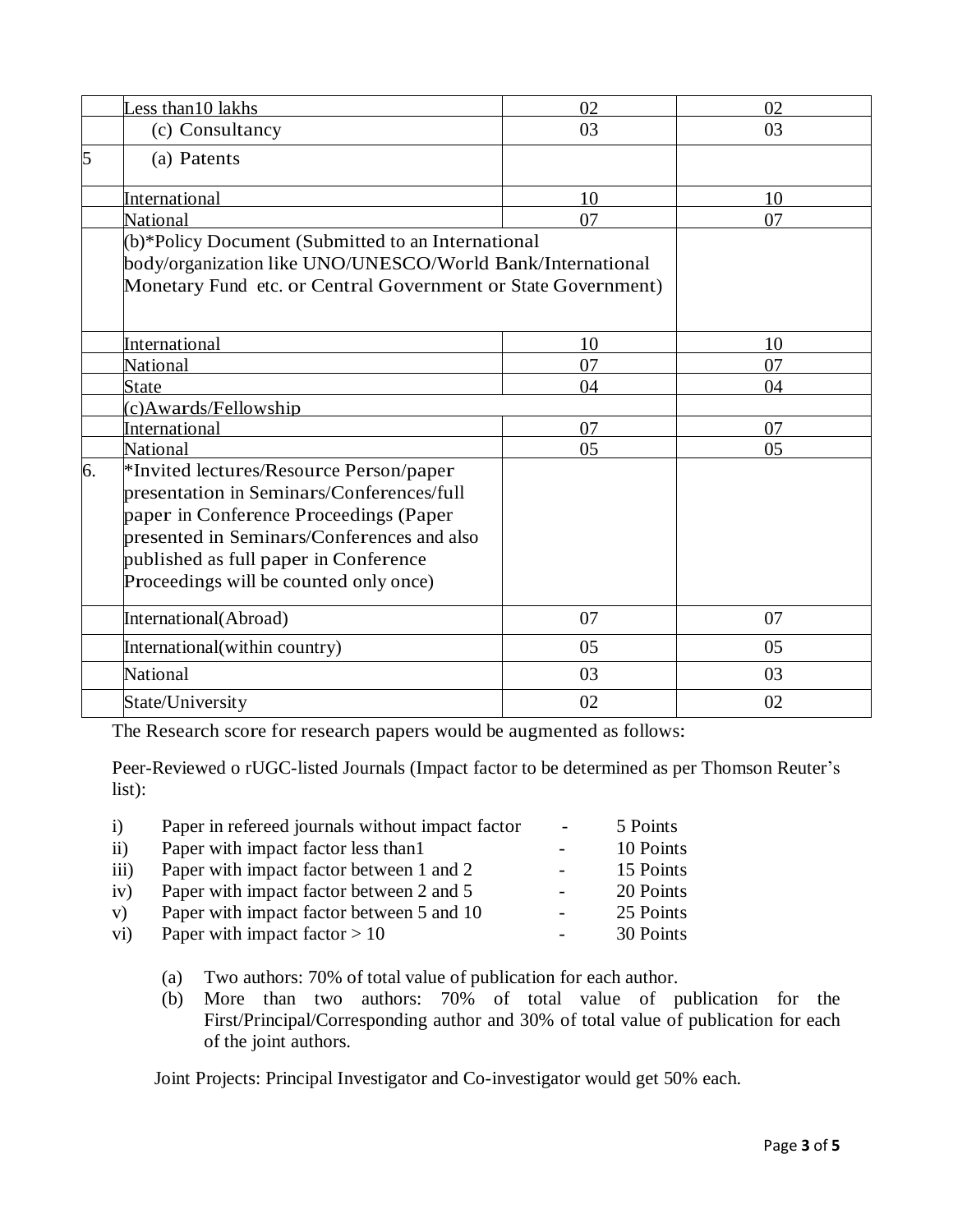### Note:

- Paper presented if part of edited book or proceeding then it can be claimed only once.
- For joint supervision of research students, the formula shall be 70% of the total score for Supervisor and Co- supervisor. Supervisor and Co-supervisor, both shall get 7 marks each.
- \*For the purpose of calculating research score of the teacher, the combined research score from the categories of 5 (b) Policy Document and 6 Invited lectures/Resource Person/Paper presentation shall have an upper capping of thirty percent of the total research score of the teacher concerned.
- The research score shall be from the minimum of three categories out of six categories.

### **II. Screening of candidates: Criteria and Process**

- 1. The Screening Committee will draw a list of all the candidates indicating the research score scored by them in descending order i.e. starting from the candidate getting the highest marks towards the candidates getting the lower marks.
- 2. For appointment to the post of Associate Professor in the University Departments, there is a requirement of a total research score of Seventy Five (75) as per criteria given in Section I of this document.
- 3. The time taken by candidates to acquire M.Phil. and / or Ph.D. Degree shall not be considered as teaching/ research experience to be claimed for appointment to the teaching positions. Further the period of active service spent on pursuing research degree simultaneously with teaching assignment without taking any kind of leave, shall be counted as teaching experience for the purpose of direct recruitment/ promotion.
- 4. In case of any dispute with regard to screening of the applications, the decision of the Screening Committee shall be final.
- 5. The status of short-listing will be made available on the dashboards of the respective applicants for information.

#### **III. Important Note**

- 1. The entire onus of the content/authenticity of the information being uploaded in the form of application and its attachments shall exclusively rest with the applicant in terms of eligibility for recruitment and for subsequent selection through due process.
- 2. The University shall, in no way, be responsible for any error/omission/commission/suppression of relevant information by the applicant knowingly/unknowingly/overtly/covertly while filling up the application form and uploading the documents required therein.